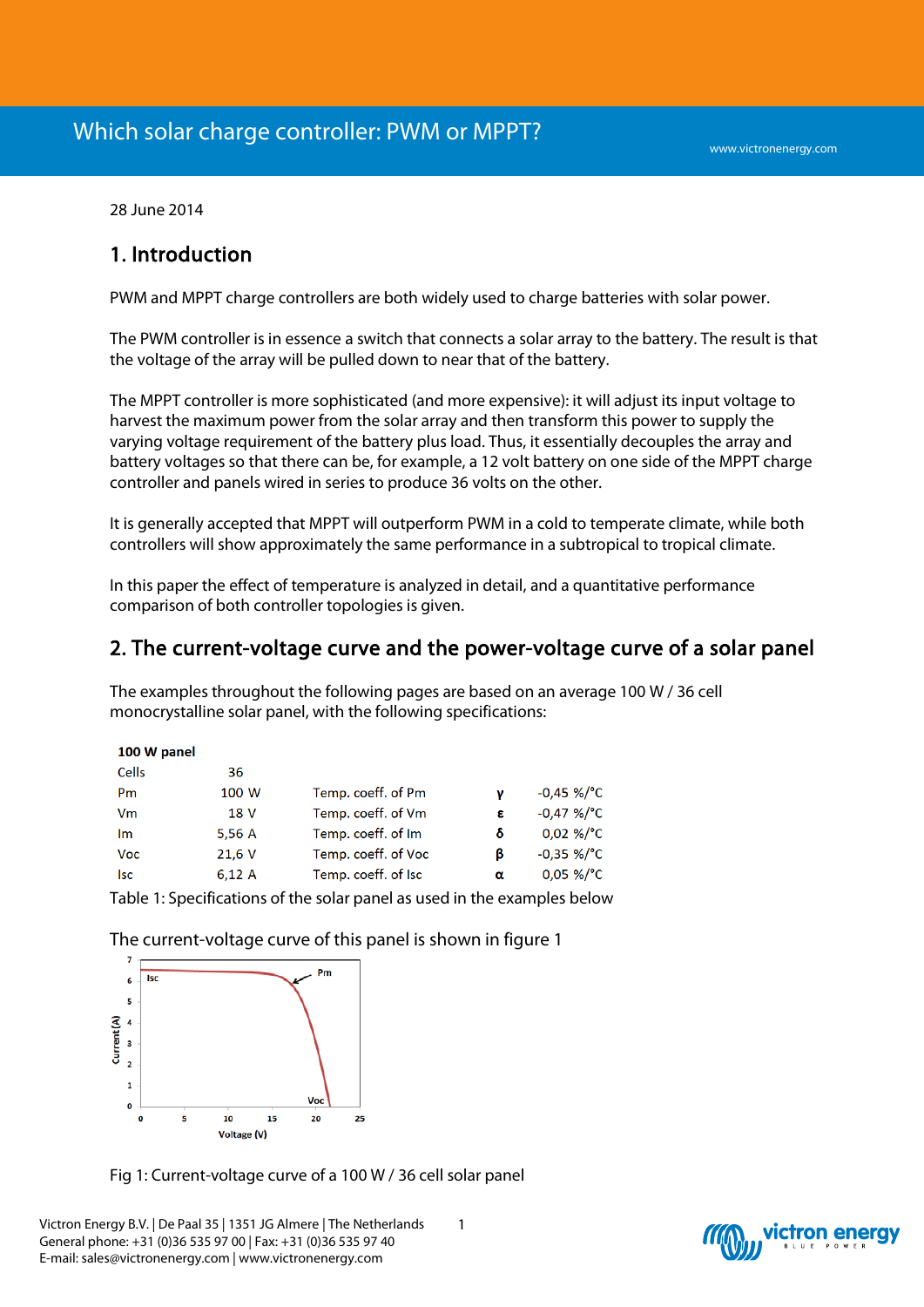Standard Test Conditions (STC): cell temperature: 25°C, irradiance: 1000 W/m², AM: 1,5

From this basic curve the power-voltage curve can be derived by plotting  $P = V \times I$  against V. The result is the blue curve in figure 2 below.







Obviously, the power obtained from the panel is zero when it is short circuited (0 x  $\text{Isc} = 0$ ) or when no current is drawn from the panel (Voc  $x = 0$ ).

In between those two zero power points the product  $P = V \times I$  reaches a maximum: the Maximum Power Point (Pm = Vm x Im).

The importance of the Maximum Power Point can be visualized as follows: The product Vm x Im is proportional to the area of the rectangle shown in figure 3. Pm is reached when the area of this rectangle is at its largest. Figure 4 and 5 show two less optimal results obtained when power is harvested at a voltage which is too low or too high.







The maximum output of a 100 W solar panel is, by definition, 100 W at STC (cell temperature: 25°C, irradiance: 1000 W/m², AM: 1,5).

As can be seen from figure 3, in the case of a 100 W / 36 cell crystalline panel the voltage corresponding to the Maximum Power Point is  $Vm = 18$  V and the current is  $Im = 5.56$  A. Therefore  $18$  V x 5,56 A = 100 W.

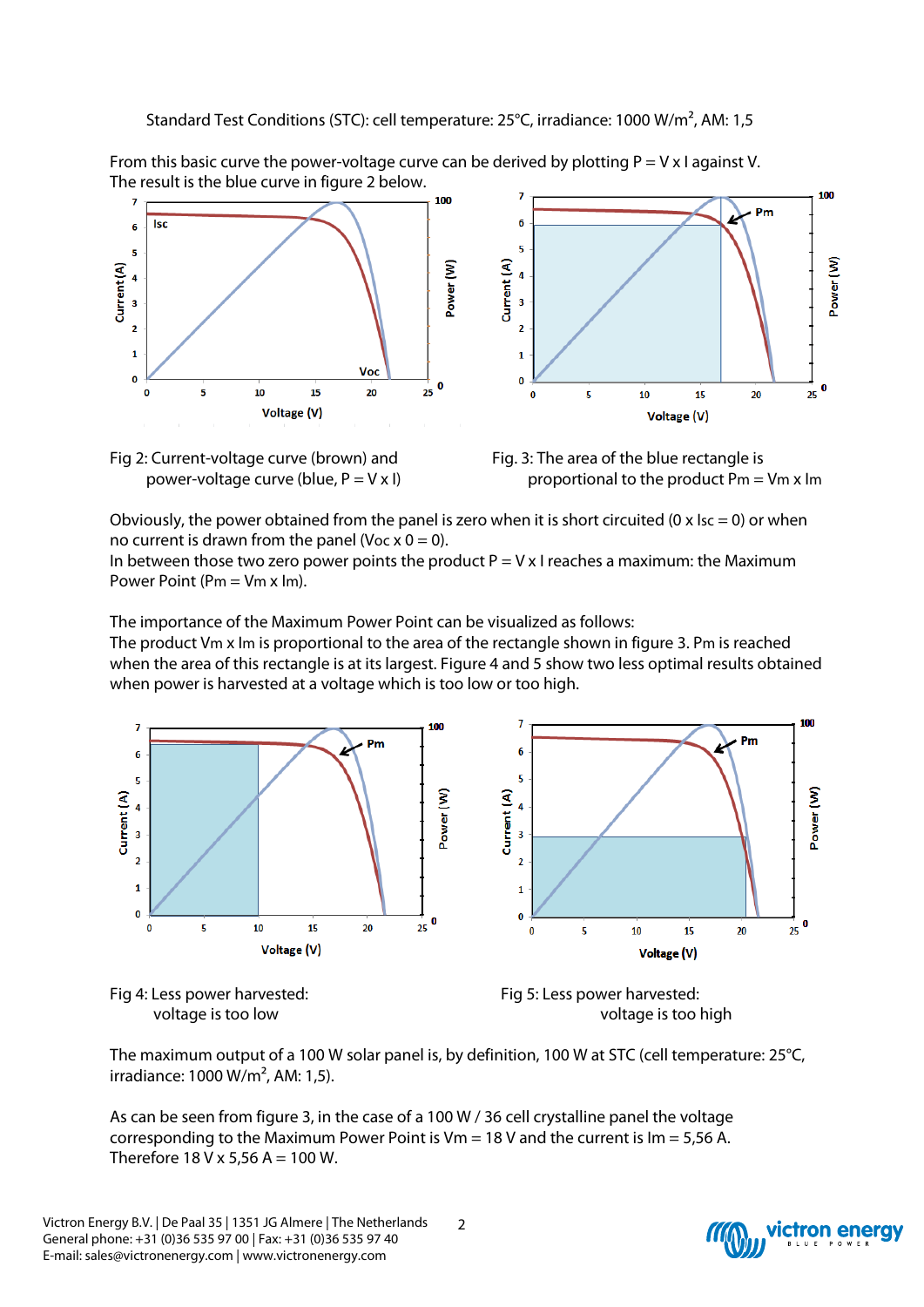Conclusion:

In order to get the maximum out of a solar panel, a charge controller should be able to choose the optimum current-voltage point on the current-voltage curve: the Maximum Power Point. An MPPT controller does exactly that.

The input voltage of a PWM controller is, in principle, equal to the voltage of the battery connected to its output (plus voltage losses in the cabling and controller). The solar panel, therefore, is not used at its Maximum Power Point, in most cases.

# 3. The MPPT charge controller

As shown in figure 6 the voltage Vm corresponding to the Maximum Power Point can be found by drawing a vertical line through the top of the power-voltage curve, and the current Im can be found by drawing a horizontal line through the intersection of the Vm line and the current-voltage curve. These values should be equal to the values specified in table 1.

In this example Pm = 100 W, Vm = 18 V and Im = 5,56 A.

With its microprocessor and sophisticated software, the MPPT controller will detect the Maximum Power Point Pm and, in our example, set the output voltage of the solar panel at Vm = 18 V and draw  $Im = 5.56$  A from the panel.

### What happens next?

The MPPT charge controller is a DC to DC transformer that can transform power from a higher voltage to power at a lower voltage. The amount of power does not change (except for a small loss in the transformation process). Therefore, if the output voltage is <u>lower</u> than the input voltage, the output current will be higher than the input current, so that the product  $P = V \times I$  remains constant.

When charging a battery at Vbat = 13 V, the output current will therefore be  $I_{\text{bat}} = 100 \text{ W} / 13 \text{ V} = 7.7 \text{ A}.$ 

(Similarly, an AC transformer may supply a load of 4,4 A at 23 VAC (4,4 x 23 = 100 W) and therefore draw 0,44 A from the 230 V mains (230 x 0,44 = 100 W)).



Fig 6: MPPT controller, graphical representation of the DC to DC transformation Pm =  $Vm \times lm = 18 V \times 5,6 A = 100 W$ , and Pbat = Vbat x Ibat =  $13$  V x 7,7 A =  $100$  W

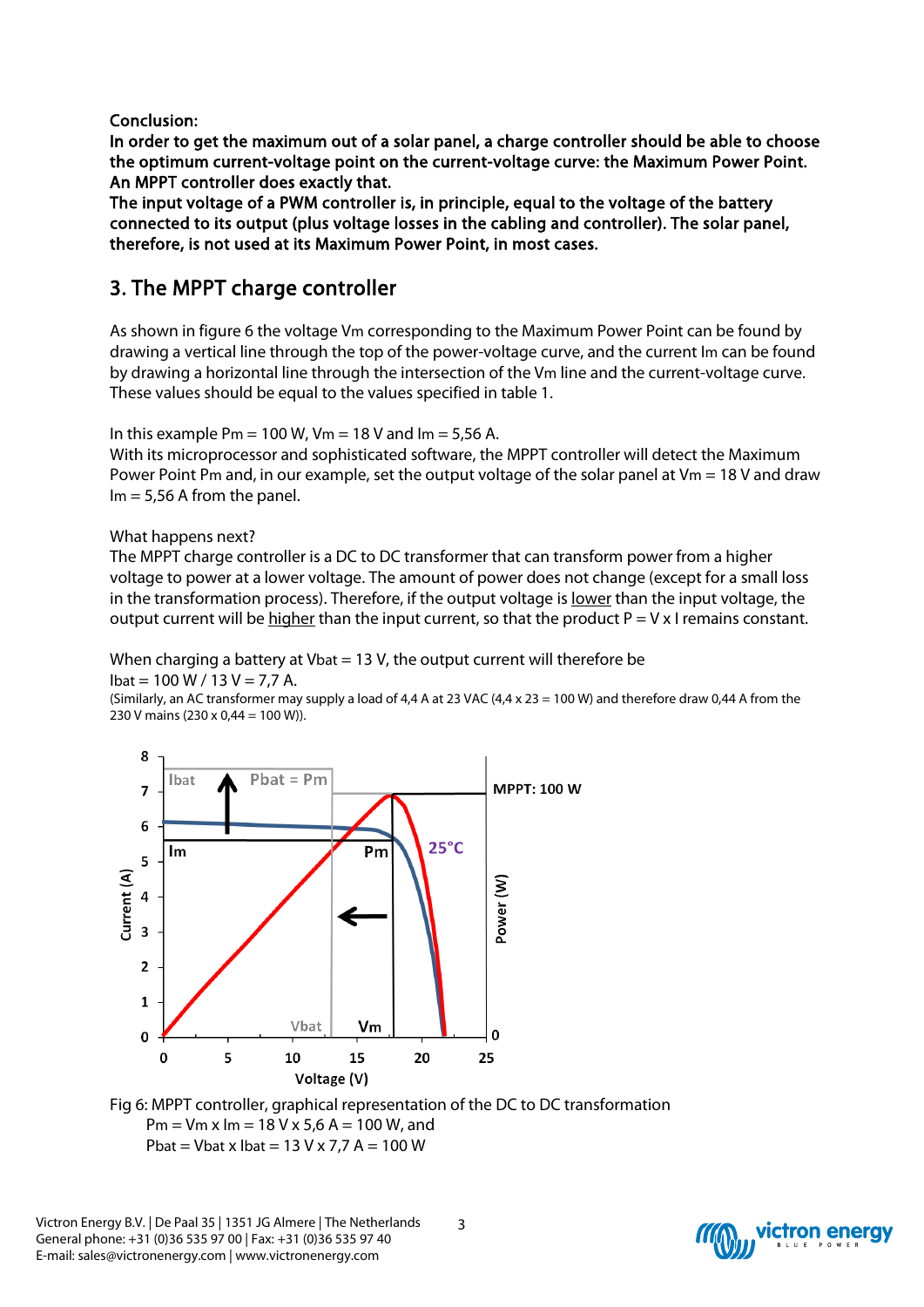# 4. The PWM charge controller



Fig 7: PWM charge controller

In this case the charge voltage imposed on the solar panel can be found by drawing a vertical line at the voltage point equal to Vbat plus 0,5 V. The additional 0,5 V represents the voltage loss in the cabling and controller. The intersection of this line with the current-voltage curve gives the current  $I$ <sub>pwm</sub>  $=$   $I$ <sub>bat</sub>.

A PWM controller is not a DC to DC transformer. The PWM controller is a switch which connects the solar panel to the battery. When the switch is closed, the panel and the battery will be at nearly the same voltage. Assuming a discharged battery the initial charge voltage will be around 13 V, and assuming a voltage loss of 0,5 V over the cabling plus controller, the panel will be at Vpwm = 13,5 V. The voltage will slowly increase with increasing state of charge of the battery. When absorption voltage is reached the PWM controller will start to disconnect and reconnect the panel to prevent overcharge (hence the name: Pulse Width Modulated controller).

Figure 7 shows that in our example, with Vbat = 13 V and Vpwm = Vbat +0,5 V = 13,5 V, the power harvested from the panel is Vpwm x Ipwm = 13,5 V x 6 A = 81 W, which is 19% less than the 100 W harvested with the MPPT controller.

Clearly, at 25°C a MPPT controller is preferable to a PWM controller.

Temperature, however, does have a strong effect on the output voltage of the solar panel. This effect is discussed in the next section.

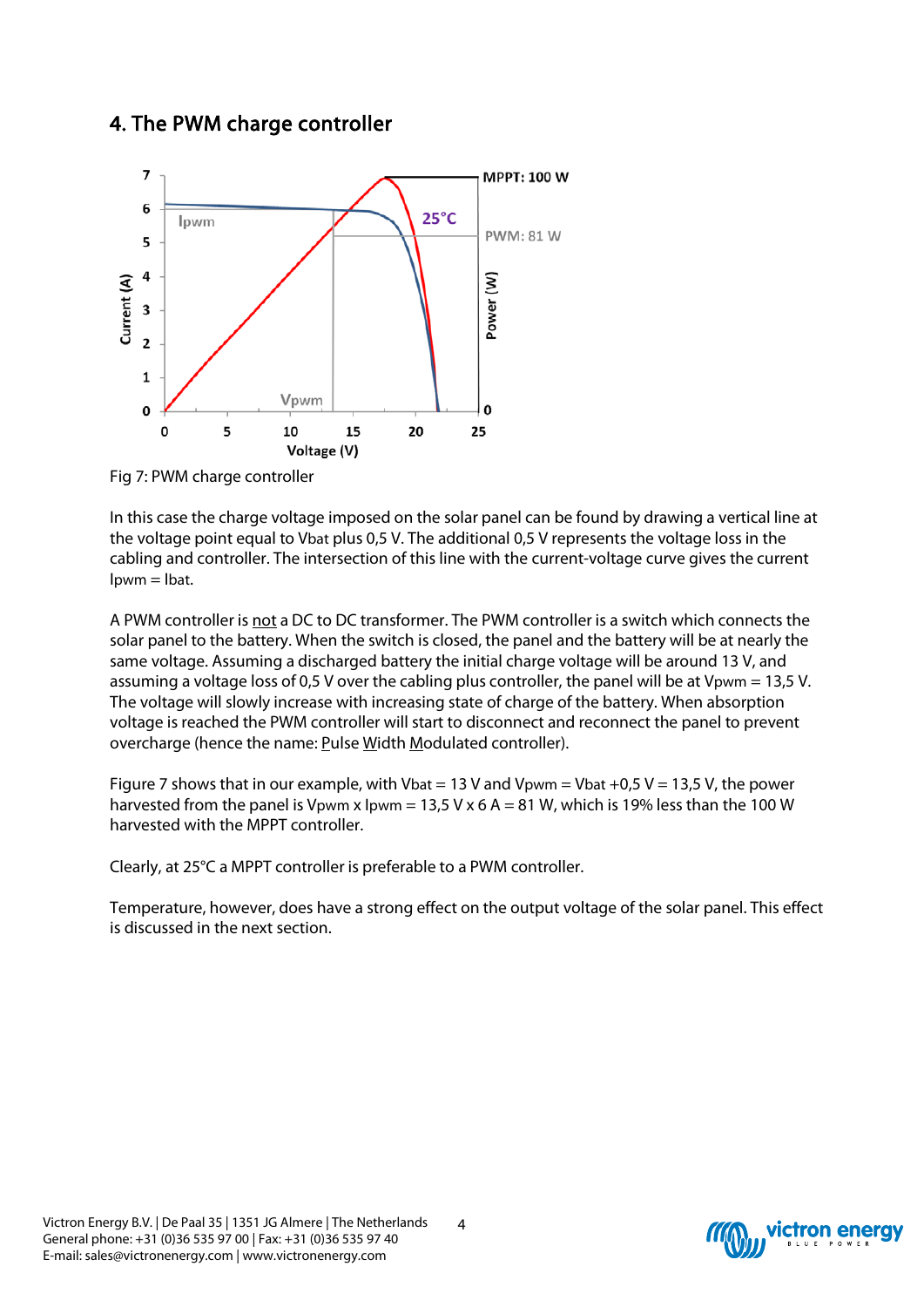# 5. The effect of temperature

### 5.1 The effect of temperature is much too large to neglect

When a panel heats up due to the sun shining on it, both the open circuit voltage and the Maximum Power Point voltage become lower. The current however remains practically constant. In other words: the current-voltage curve moves to the left with increasing temperature, as shown in figure 8.



Fig 8: The current-voltage curve moves to the left with increasing temperature

Obviously, as shown in figure 9 below, the Maximum Power Point also moves to the left, and downwards because the product Vm x Im decreases with increasing temperature.



Fig 9: The Maximum Power Point moves to the left and downwards with increasing temperature

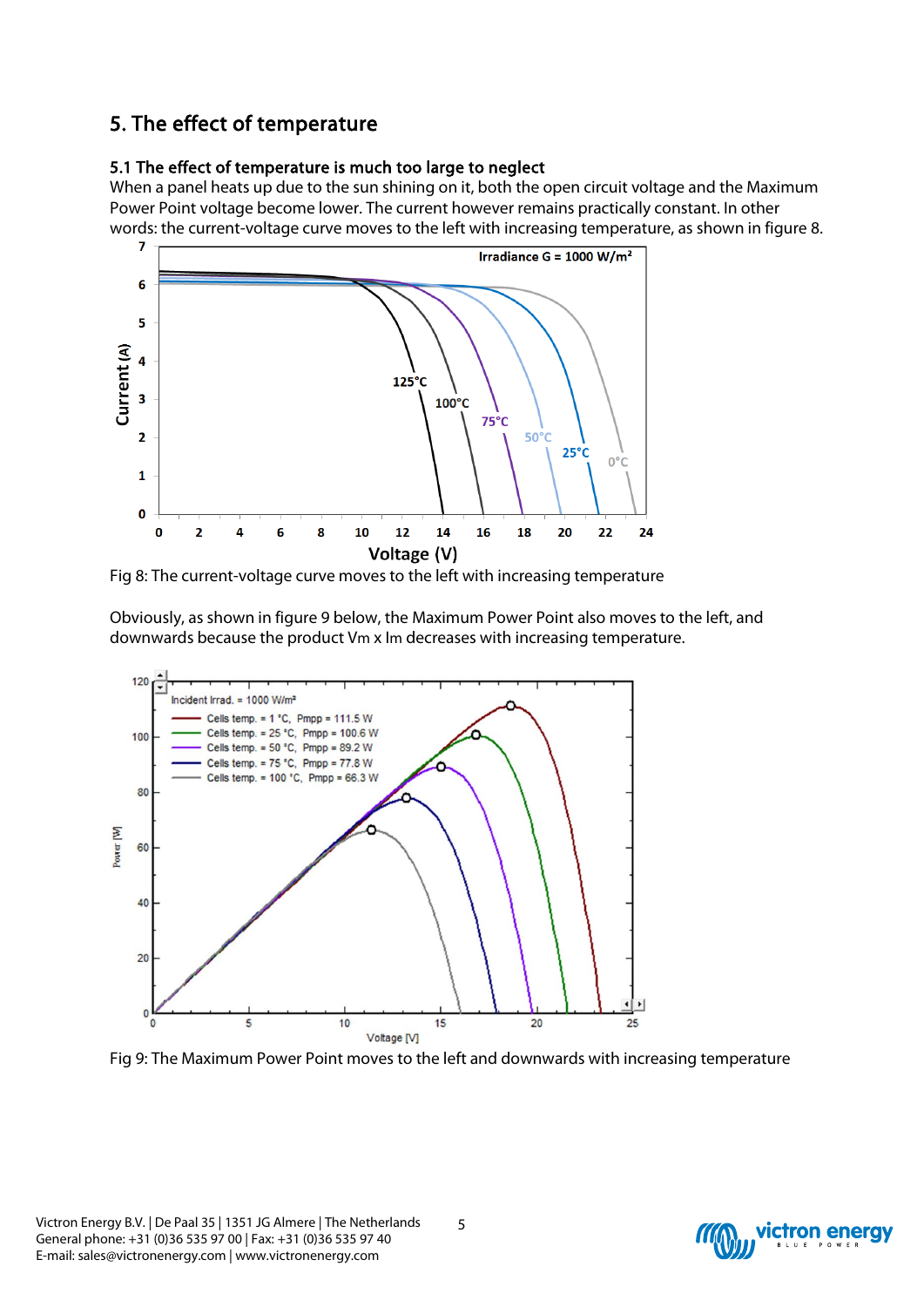### 5.2. The MPPT controller when cell temperature is 75°C

MPPT power, current and voltage can be derived as follows from the specification of the solar panel:

Pm (75°C) = Pm (25°C) x (1 + (75°C - 25°C) x y) = 100 x (1 + (50 x – 0,45 / 100) = 77,5 W And, following the same method:

 $Im (75^{\circ}C) = 5,6 A$ 

 $Vm (75°C) = 13.8 V$ 

And a check: Im (75°C) x Vm (75°C) = 5,6 x 13,8 = 77,3 W. This is a difference of 0,2 W compared to the Pm (75°C), as calculated earlier, so this is close enough and correlates.



Fig 10: Current-voltage and power-voltage curves at 25°C and 75°C

#### Note:

Most panel manufacturers do not specify the temperature coefficients of Im (δ) and Vm (ε), and if they do, ε is often given a value which is far too low. The result is that calculating Vm with the help of its temperature coefficient gives an incorrect value (which is far too optimistic in most cases) and Im x Vm will also be wrong, i.e. Im x Vm  $\neq$  Pm which is mathematically impossible.

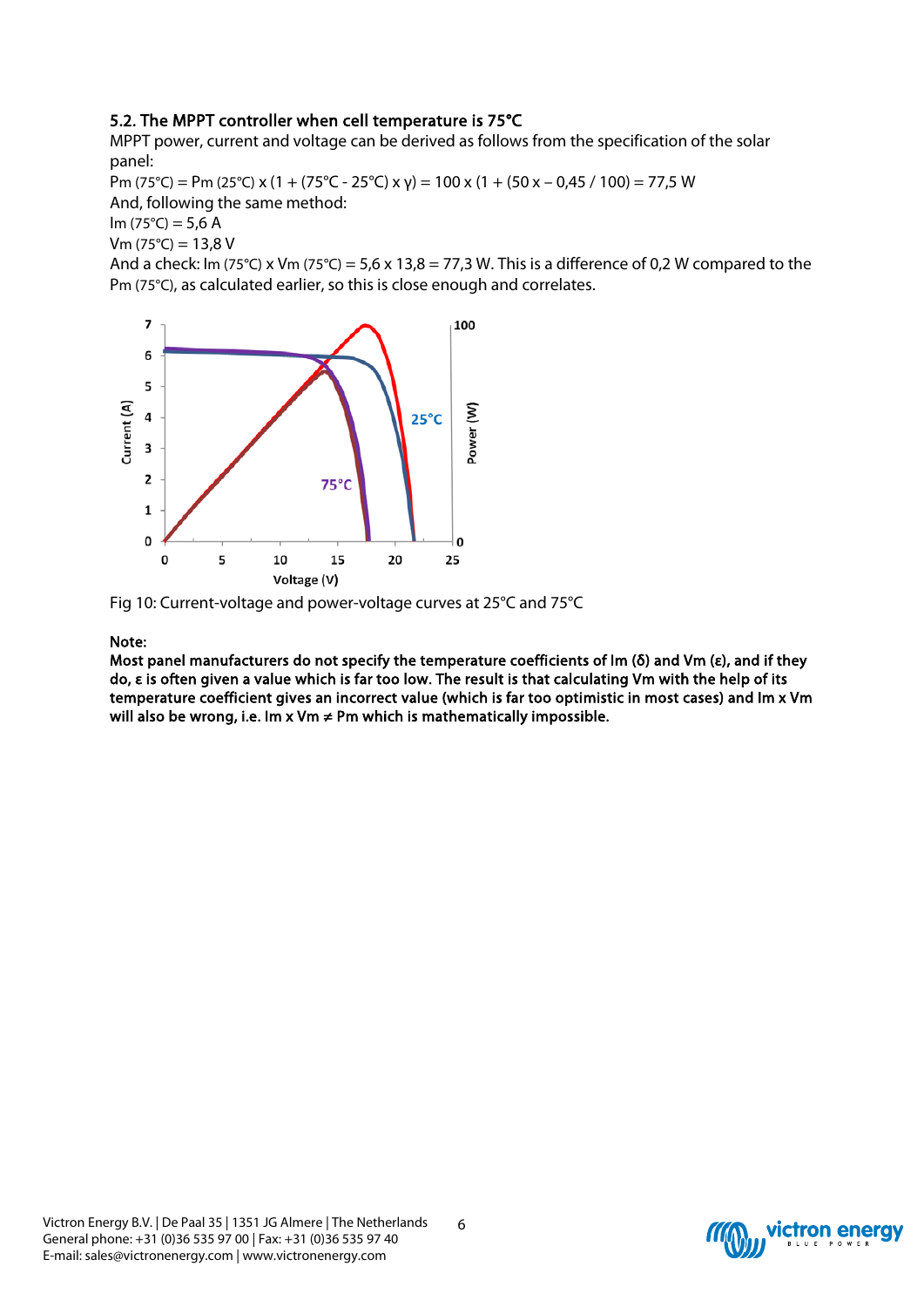# 5.3 The PWM controller when cell temperature is 75°C

Still assuming a battery voltage of 13 V, the voltage imposed on the panel will be 13,5 V. With the help of figure 11 the PWM current can be found by drawing the vertical voltage line and the horizontal current line. The resulting PWM current is 5,95 A and solar panel output is  $13,5$  V x 5,7 A = 77 W.



Fig 11: Comparison of MPPT and PWM performance at 75°C panel temperature Black lines: MPPT (77,5 W). Grey lines: PWM (77 W). MPPT performance advantage: nil

### Conclusion: at Tcell =  $75^{\circ}$ C and Vbat = 13 V the difference in performance between the two controllers is negligible.

### 5.4 Cell temperature 100°C

It is interesting to see what happens at even higher temperatures. Figure 12 shows what happens at 100°C.





Most MPPT controllers cannot transform a lower voltage to a higher voltage, as that's not what they are made for. If the MPPT voltage Vm becomes lower than Vbat, they will therefore operate like a PWM controller, connecting the panel directly to the battery. As shown in figure 11: if Vbat = 13 V, the current harvested from the panel will be limited to 4 A.

And the situation becomes worse with increasing battery voltage (or increasing temperature): the charge current quickly reduces to only a few amps.

However, if the MPPT controller could in this situation still operate at the Maximum Power Point, it could harvest 66 W, whether Vbat is low or high!

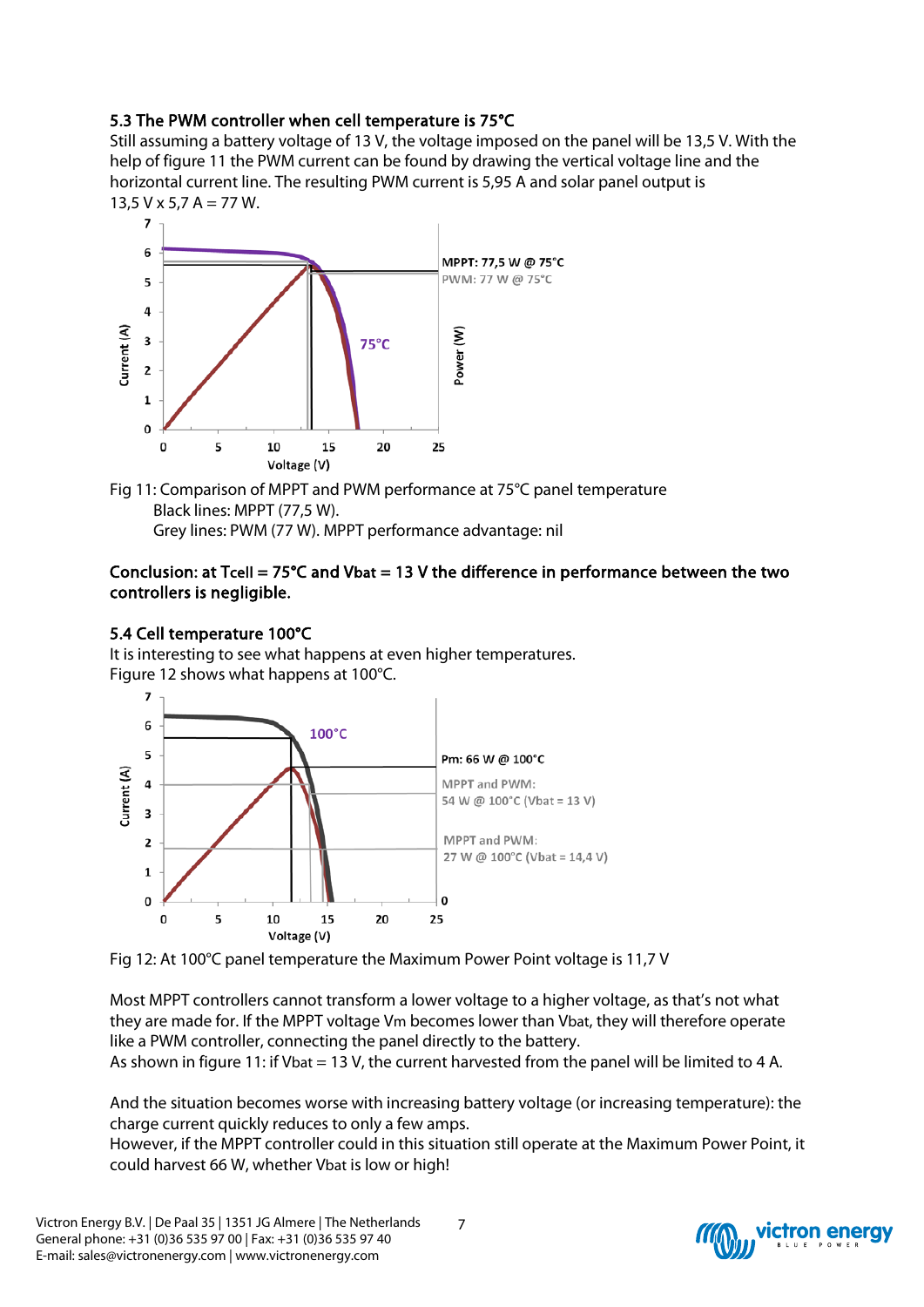# 6. The solution

Clearly, in our example, both MPPT and PWM controllers do not perform at high cell temperatures.

### The solution to improve MPPT controller performance at high cell temperatures is to increase panel voltage by increasing number of cells in series.

Obviously, this solution is not applicable to PWM controllers: increasing the number of cells in series will reduce performance at low temperature.

In case of the MPPT controller: replace the 12 V / 100 W panel by a 24 V / 100 W panel or by two 12 V / 50 W panels in series. This will double the output voltage and the MPPT controller will charge a 12 V battery with 66 W (5,1 A  $\omega$  13 V), at 100°C cell temperature, see figure 13.

An additional advantage: because the panel voltage has doubled, the panel current is reduced by half ( $P = V \times I$  and P has not changed but V has doubled).

Ohm's law tells us that losses due to cable resistance are Pc (Watt) = Rc x  $I^2$ , where Rc is the resistance of the cable. What this formula shows is that for a given cable loss, cable cross sectional area can be reduced by a factor of four when doubling the array voltage.



Fig 13: Two 12 V / 50 W panels in series instead of one 12 V / 100 W panel  $Pm = Vm \times Im = 23.4 V \times 2.8 A = 66 W$  and Pbat = Vbat x Ibat =  $13$  V x  $5.1$  A = 66 W

## Conclusion:

When using an MPPT charge controller there are two compelling reasons to increase the PV voltage (by increasing the number of cells in series):

- a) Harvest as much power as possible from the solar array, even at high cell temperature.
- b) Decrease cable cross sectional area and therefore decrease cost.

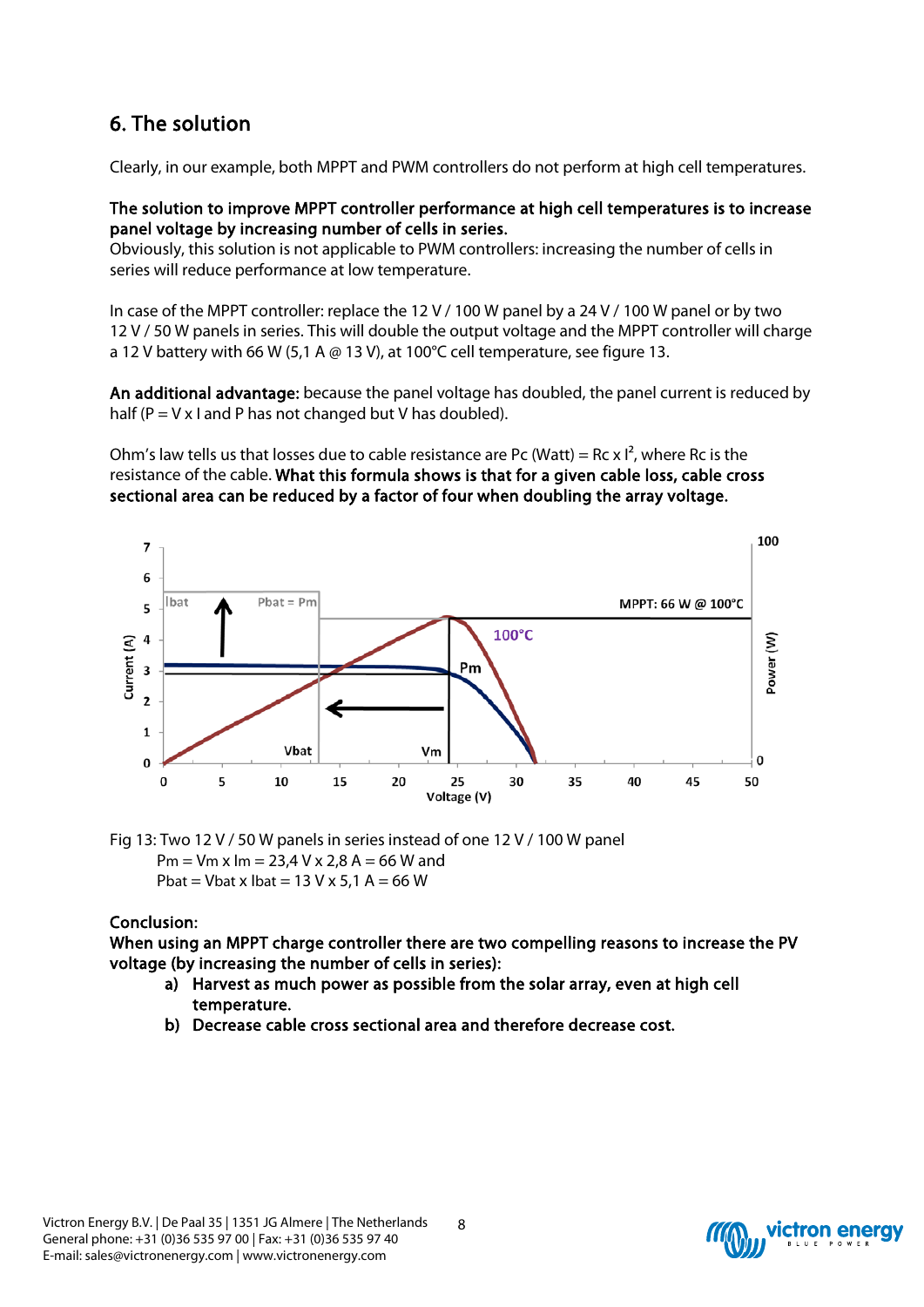# 7. Relative performance graphs

# 7.1 Relative performance as a function of temperature

Let us now assume that the MPPT controller is connected to a solar array with sufficient cells in series to achieve an MPPT voltage several volts higher than the highest battery voltage. For example:

12 V battery: 72 cells (a 24 V array) or more

24 V battery: 108 cells (a 36 V array) or more

48 V battery: 216 cells (a 72 V array) or more

The PWM controller is connected to a solar array of exactly the same Wp power, with the usual number of cells in series and used to charge a 12 V, 24 V or 48 V battery: respectively 36, 72 or 144 cells.

The relative performance of the two controllers as a function of cell temperature can be compared as shown in figure 14.



Fig 14: Relative PWM / MPPT performance comparison as a function of cell temperature and battery voltage under STC and assuming 0,5 V loss in the cabling plus controller.

The performance of the MPPT controller is set at 100%. PWM performance will match MPPT performance (100% relative performance) when the battery voltage plus losses in the cabling and the controller happens to be equal to the MPPT voltage. Three PWM relative performance curves are shown, based on three different battery voltages, and, as expected, the 100% point is achieved at lower temperatures when the battery voltage increases.

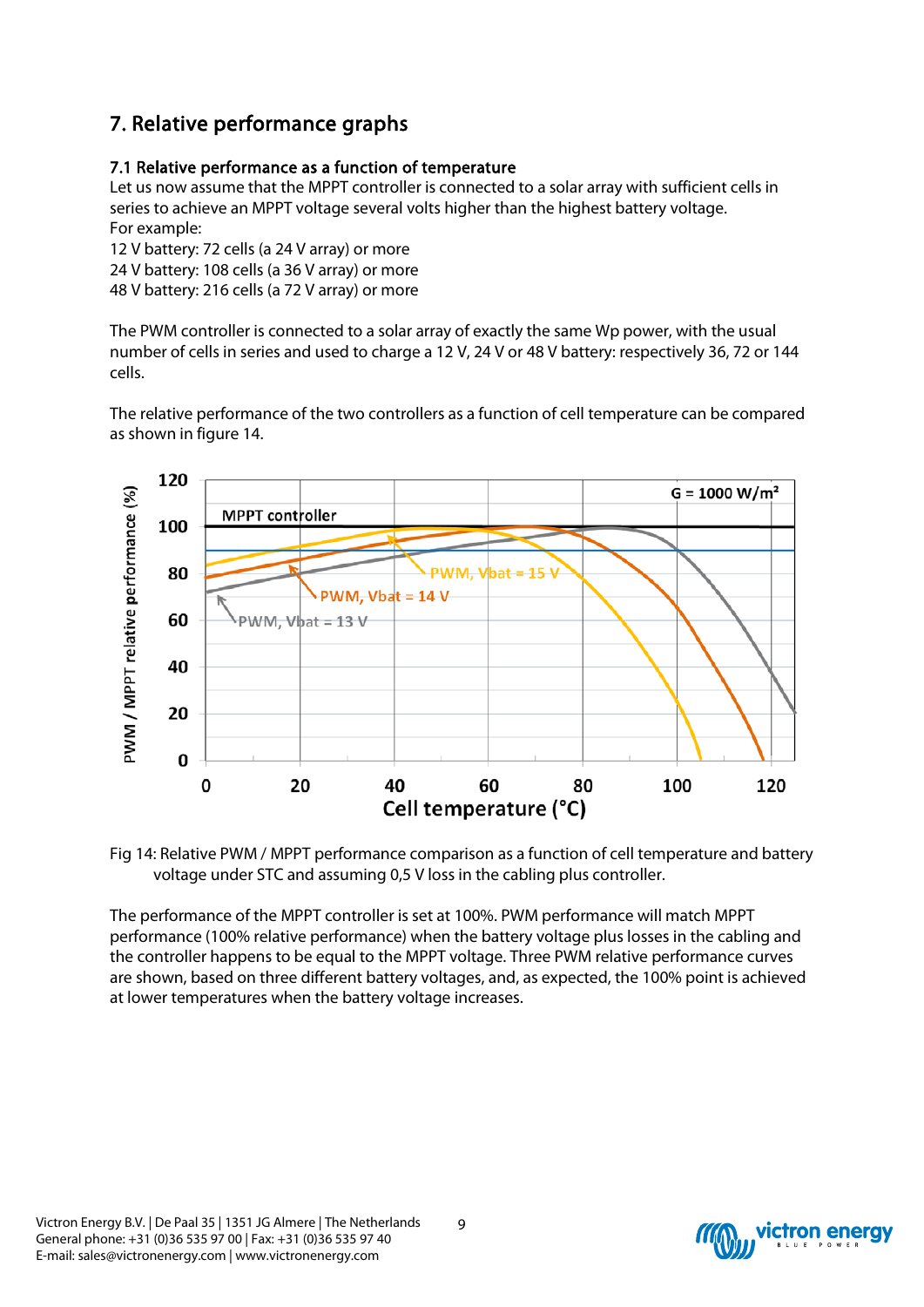# 7.2 Absolute performance as a function of temperature

Including temperature dependence of Pm results in figure 15 below. The performance of the MPPT controller is set at 100% at 25°C using STC.



Fig 15: Absolute PWM / MPPT performance comparison as a function of cell temperature and battery voltage under STC and assuming a 0,5 V loss in the cabling plus controller.

The blue area shows that a PWM controller performs nearly as well (within 10%) as an MPPT controller over a relatively wide battery charge voltage (13 V to 15 V) and temperature range (45°C and 75°C).

The 10% limit is given by the thin blue line in figure 14 and 15.

Before drawing any conclusions a few other solar cell and system parameters have to be considered.

## 7.3 The influence of irradiance

The output of a solar panel is approximately proportional to irradiance, but Vm remains nearly constant as long as irradiance exceeds 200 W /  $m<sup>2</sup>$ . Irradiance therefore does not materially influence the MPPT / PWM performance ratio as long as irradiance exceeds 200 W /  $m^2$  (see figure 16).

But at low irradiance (overcast sky, wintertime) Vm drops rapidly and an MPPT controller connected to an array with a much higher nominal voltage than the battery, will perform far better than a PWM controller.



Figure 16: Dependence of Mp and Vmp on irradiance

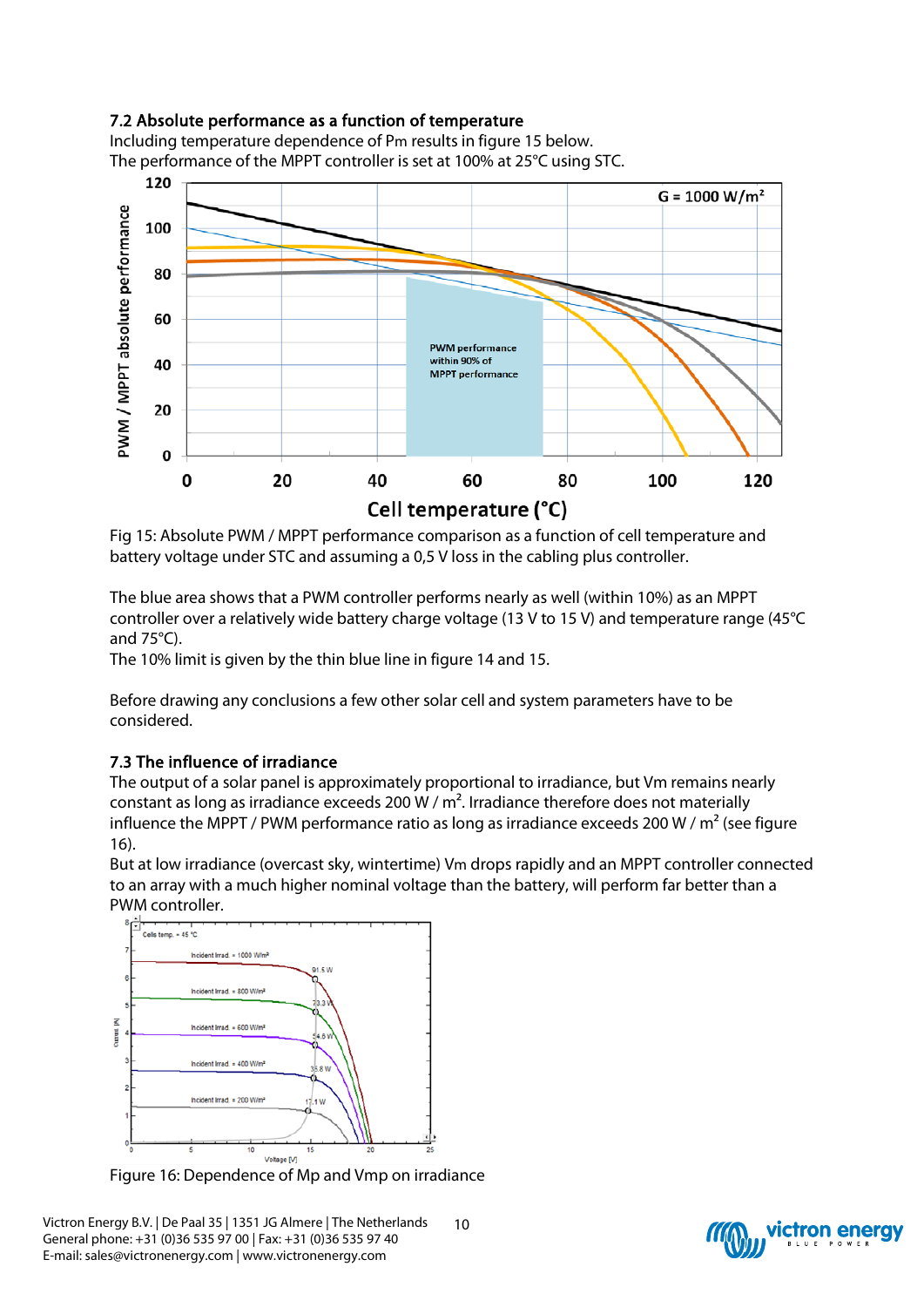## 7.4 Monocrystalline or Polycrystalline

According to manufacturer's datasheets Vm is, on average, slightly lower in the case of polycrystalline panels. In the case of a 12 V panel the difference is 0,35 V to 0,7 V and the temperature coefficient is similar for both technologies. The consequence is that the PWM curves in figure 13 and 14 move 5 to 10°C toward the left in the case of a polycrystalline panel.

### 7.5 Partial shading

Partial shading lowers the output voltage. MPPT therefore has a clear advantage over PWM in the case of partial shading.

### 7.6 Losses in cabling and the controller

In a good installation these losses are small compared to the effect of temperature. Note that throughout this paper, power, voltage and current are taken at the panel output and do not take any losses into account, unless stated otherwise.

### 7.6 Cell temperature

The next question to answer is: what is the temperature of the solar cells in practice.

A first indication is given by the NOCT (Normal Operating Cell Temperature) which nowadays is specified by most solar panel manufacturers.

NOCT conditions are defined as follows:

- Ambient temperature: 20°C
- Irradiance: 800 W/m<sup>2</sup>
- Air Mass: 1,5
- Wind speed: 1 m/s
- Mounting: open back side (free standing array)
- No electrical load: no power is drawn from the panel

According to manufacturer's data, on average NOCT =  $45^{\circ}$ C. This means that under the conditions as stated, solar cell temperature is 25°C higher than ambient temperature.

A more general formula to calculate cell temperature Tc is:  $Tc = Ta + G/U$  or  $\Delta T = Tc - Ta = G/U$ **With** Ta: ambient temperature

G: irradiance  $(W/m<sup>2</sup>)$ U: thermal loss factor ( $W/m^2$ - $\Delta T$ )

And a simple model for the thermal loss factor is:  $U = Uc + Uv \cdot Wv$ Where Uc is a constant component and Uv a factor proportional to wind speed Wv (m/s) at the array.

The resulting thermal formula is:  $Tc = Ta + G/(Uc + Uv \cdot Wv)$  or  $\Delta T = Tc - Ta = G/(Uc + Uv \cdot Wv)$ 

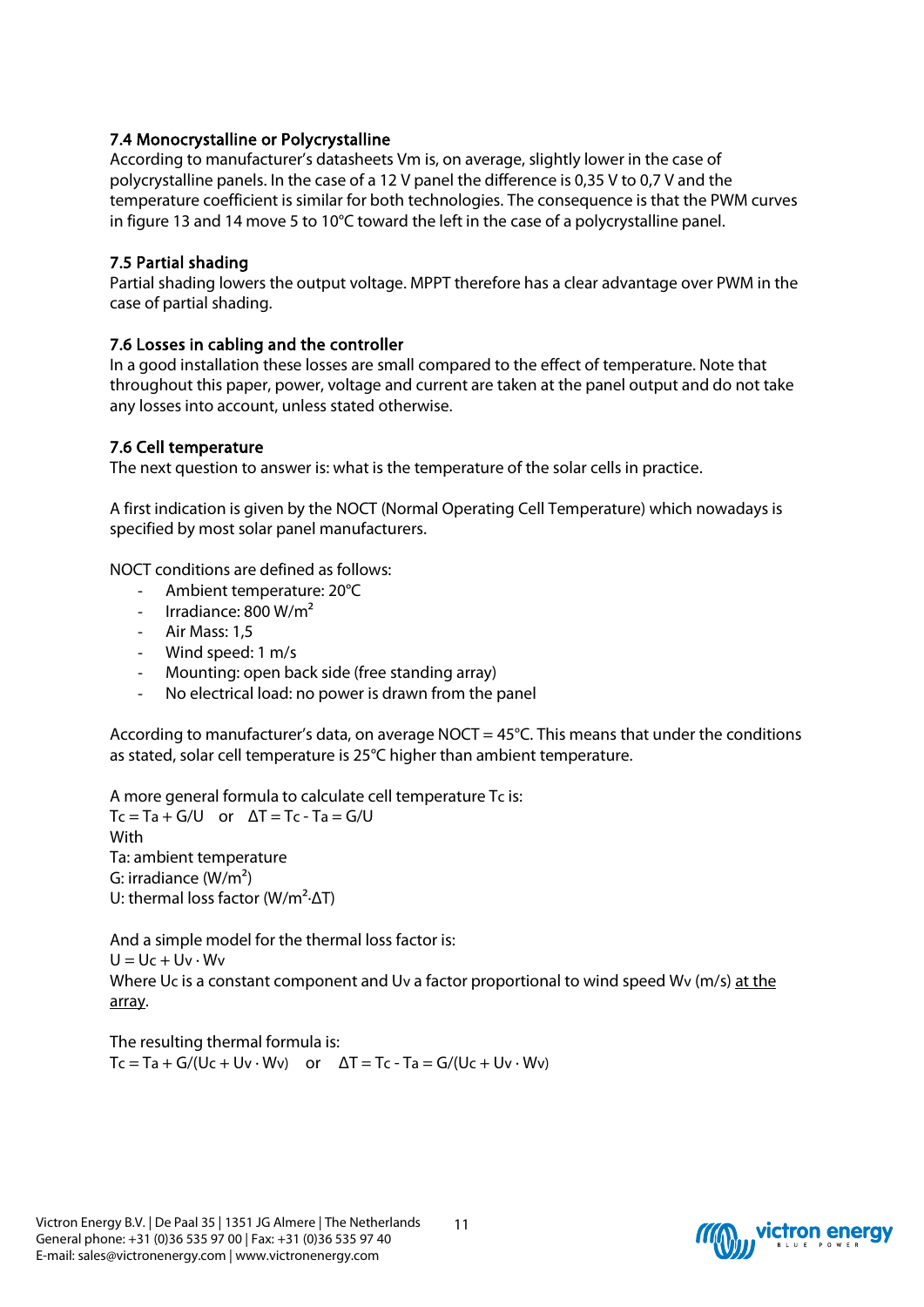Extrapolating from [http://files.pvsyst.com/help/index.html?noct\\_definition.htm](http://files.pvsyst.com/help/index.html?noct_definition.htm) and some other websites, the approximate values for Uc and Uv are:

Freestanding arrays:  $Uc \approx 20 W/m^2 \Delta T$ Uv  $\approx$  12 W / m<sup>2</sup> $\cdot$   $\Delta$ T/m/s

Arrays with the back side fully insulated:  $Uc \approx 10 W/m^2 \cdot \Delta T$ Uv  $\approx 6 W/m^2$ · $\Delta$ T m/s

Figure 17 shows the resulting cell temperature increase with respect to ambient temperature for free standing arrays and for arrays with the back side fully insulated.

Clearly, air flow is extremely important.



Fig 17: Wind speed and temperature increase

### Free standing array

Without wind, the temperature increase of 40°C of a free standing array can result in cell temperatures of 70 to 80°C on a hot sunny day in Europe. Under such conditions PWM performance lags MPPT performance by 10%.

## Back side fully insulated

In an array with a fully insulated back side the cell temperature can routinely exceed 100°C. Fully charging the battery with a PWM controller then becomes impossible because charge current will be very low or even zero before the absorption voltage is reached.

In most installations the back side of an array is not fully insulated. When mounted on a sloped roof for example, normally care has been taken to allow for some air flow between the roof and the back side of the solar panels.

The heat capacity of air, however, is very low. The flowing air under the panels may quickly attain equilibrium with the temperature of the panels, leading to no heat exchange at all except for the first few decimeters of the air duct. Therefore, for most of the array, the back side-U value may be the fully insulated U-value.

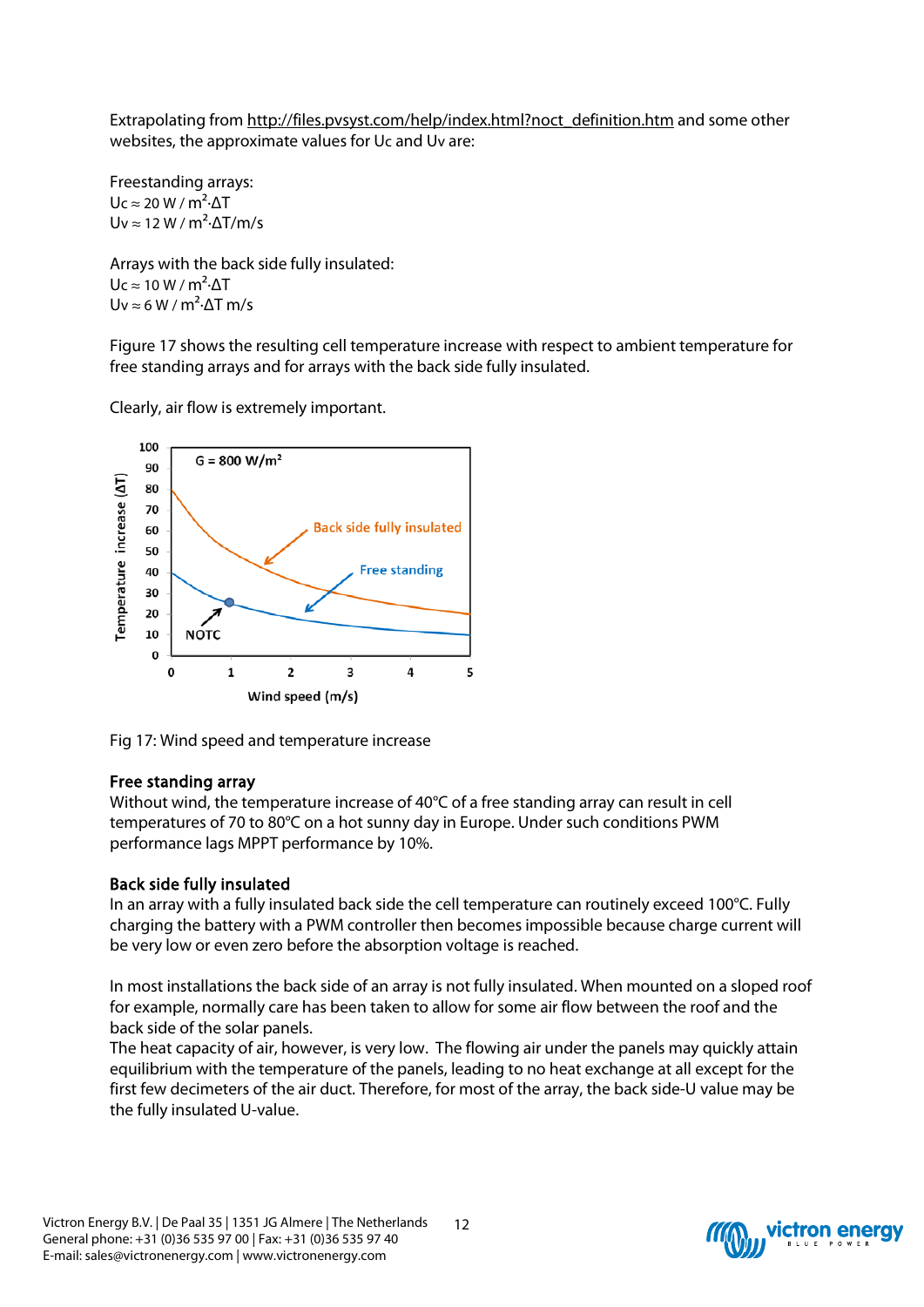# 8. General conclusion

### **Temperature**

A standard crystalline solar panel with a nominal voltage of 12 volts consists of 36 cells in series. At 25°C cell temperature, the output current of this panel will be nearly constant up to about 17 volts. Above this voltage, current drops off rapidly, resulting in maximum power being produced at around 18 volts.

Unfortunately the voltage point at which the current starts to drop of decreases with increasing temperature. Below that voltage point the current however remains practically constant, and is not influenced by temperature.

The output power and output voltage both decrease by about 4,5% for every 10°C of temperature increase.

### PWM controller

When a solar array is connected to the battery through a PWM charge controller, its voltage will be pulled down to near that of the battery. This leads to a suboptimal power output wattage (Watt = Amp x Volt) at low and at very high solar cell temperatures.

In times of rainy or heavily clouded days or during heavy intermittant loads a situation may occur where the battery voltage becomes lower than is normal. This would further pull down the panel voltage; thus degrading the output even further.

At very high cell temperatures the voltage drop off point may decrease below the voltage needed to fully charge the battery.

As array area increases linearly with power, cabling cross sectional area and cable length therefore both increase with power, resulting in substantial cable costs, in the case of arrays exceeding a few 100 Watts.

The PWM charge controller is therefore a good low cost solution for small systems only, when cell temperature is moderate too high (between 45°C and 75°C).

## MPPT controller

Besides performing the function of a basic controller, an MPPT controller also includes a DC to DC voltage converter, converting the voltage of the array to that required by the batteries, with very little loss of power.

An MPPT controller attempts to harvest power from the array near its Maximum Power Point, whilst supplying the varying voltage requirements of the battery plus load. Thus, it essentially decouples the array and battery voltages, so that there can be a 12 volt battery on one side of the MPPT charge controller and two 12 Vpanels wired in series to produce 36 volts on the other.

If connected to a PV array with a substantially higher nominal voltage than the battery voltage, an MPPT controller will therefore provide charge current even at very high cell temperatures or in low irradiance conditions when a PWM controller would not help much.

As array size increases, both cabling cross sectional area and cable length will increase. The option to wire more panels in series and thereby decrease current, is a compelling reason to install an MPPT controller as soon as the array power exceeds a few hundred Watts (12 V battery), or several 100 Watts (24 V or 48 V battery).